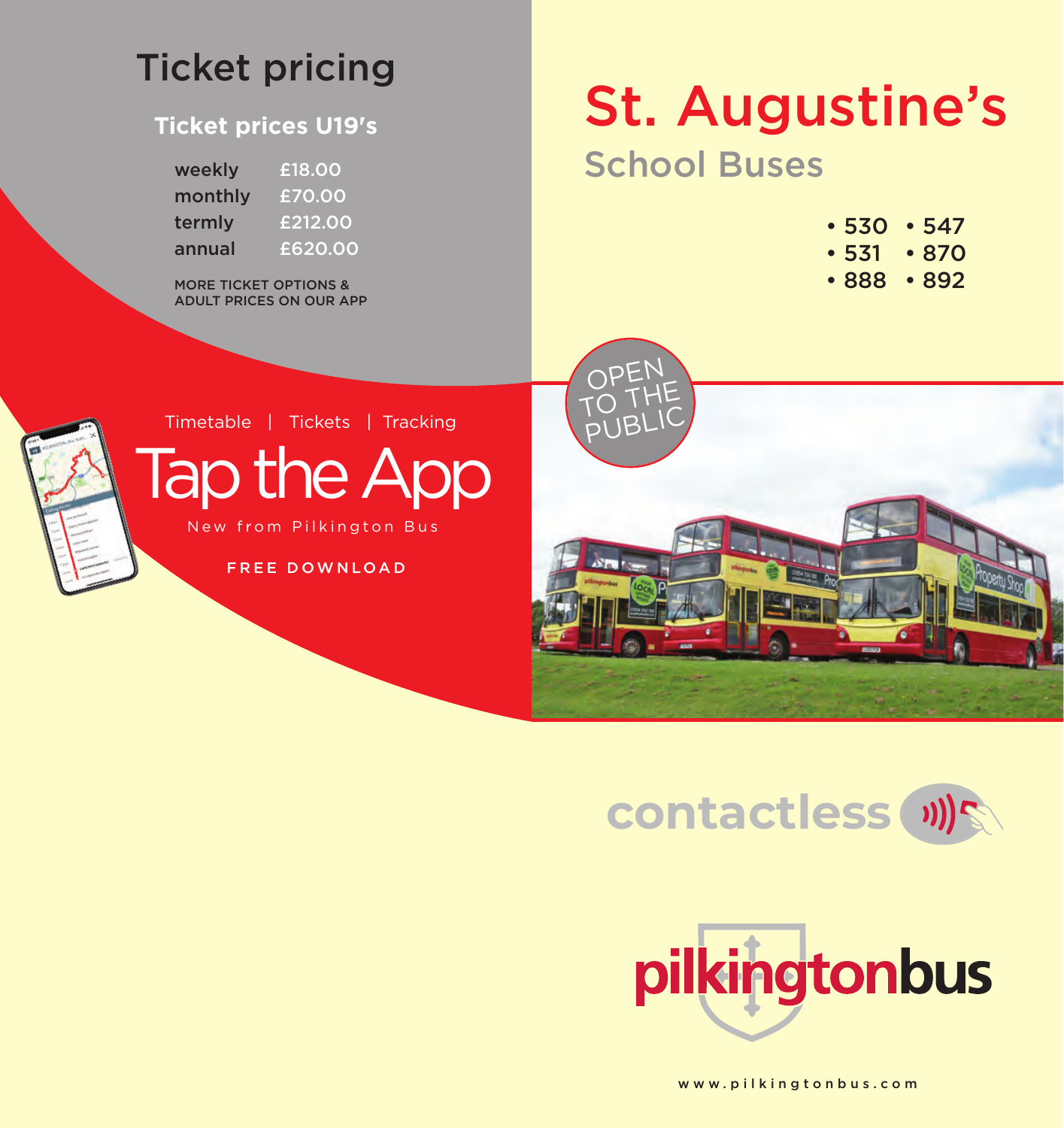GO BY BUS, IT'S QUICK, SAFE, ENVIRONMENTALLY FRIENDLY AND REDUCES CONGESTION OUTSIDE THE SCHOOL

MONEY SAVING OPTIONS TO PAY, PAY DRIVER OR BUY ONLINE VIA OUR NEW APP

•

NEW EARLY AND LATE BUSES FOR EXTRA CURRICULAR ACTIVITIES

•

BUSES CLEANED EVERY DAY

•

•

BUSES MOT INSPECTION EVERY 4 WEEKS

•

ALL PASSES AND TICKETS ARE VALID ON ALL OUR SERVICES, EVEN ON SATURDAYS AND SCHOOL HOLIDAYS

#### **HOW TO BOARD A BUS SAFELY**





www.pilkingtonbus.com

### Pilkington Policy...

IF A CHILD HAS NO TICKET WE WILL TAKE

THEM TO SCHOOL

THEY WILL NEED THE CORRECT FARE TO TRAVEL HOME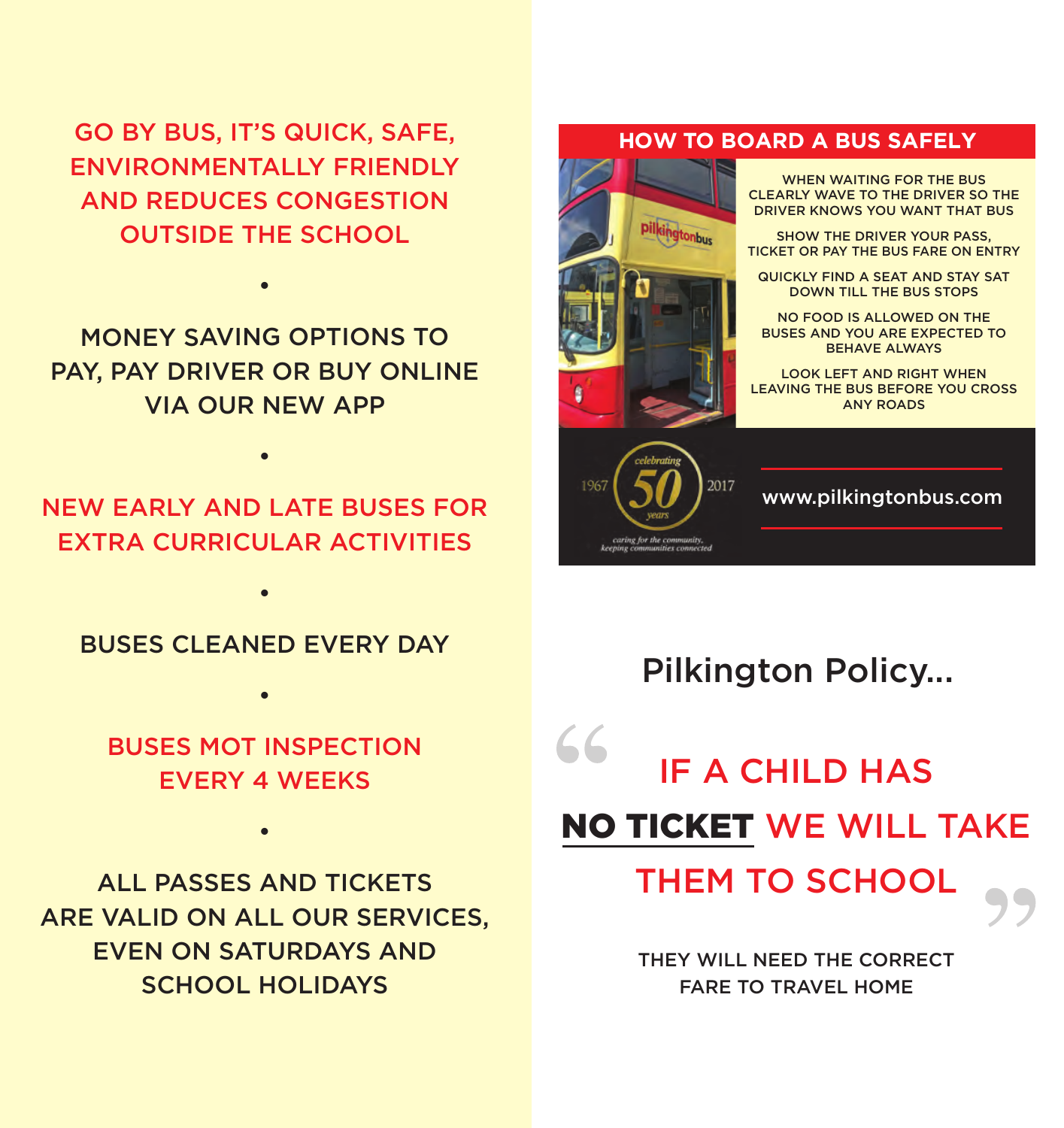#### Service 547 Schooldays only

| Monday to Friday SCHOOLDAYS         | 547   |
|-------------------------------------|-------|
| <b>Rishton</b> Roebuck Inn          | 08:20 |
| <b>Great Harwood Towngate</b>       | 08:25 |
| <b>Great Harwood Park Hotel</b>     | 08:29 |
| <b>St Augustine's School Arrive</b> | 08:38 |

|                                 | Mon-Thur | Fri   |
|---------------------------------|----------|-------|
| St Augustine's School Depart    | 15:25    | 14:35 |
| <b>Great Harwood Park Hotel</b> | 15:40    | 14:50 |
| <b>Great Harwood Towngate</b>   | 15:45    | 14:55 |
| <b>Rishton Roebuck Inn</b>      | 15:49    | 14:59 |

#### Service 892 Schooldays only

| Monday to Friday SCHOOLDAYS           | 892   |  |
|---------------------------------------|-------|--|
| <b>Accrington Bus Station Stand 8</b> | 07:14 |  |
| <b>Huncoat Griffin Head</b>           | 07:22 |  |
| <b>Hapton Hapton Inn</b>              | 07:30 |  |
| Rose Grove                            | 07:38 |  |
| <b>Burnley Bus Station</b>            | 07:45 |  |
| <b>Padiham</b> Whitegate              | 07:55 |  |
| <b>Padiham Memorial Park</b>          | 08:05 |  |
| <b>Read Post Office</b>               | 08:10 |  |
| <b>St Augustine's School Arrive</b>   | 08:25 |  |

|                                     | Mon-Thur | Fri   |
|-------------------------------------|----------|-------|
| <b>St Augustine's School Depart</b> | 15:25    | 14:35 |
| <b>Read Post Office</b>             | 15:40    | 14:50 |
| <b>Padiham</b> Memorial Park        | 15:45    | 14:55 |
| Padiham Whitegate                   | 15:50    | 15:00 |
| <b>Burnley Bus Station Clock</b>    | 16:00    | 15:10 |

#### Service 888 Schooldays only

| Monday to Friday SCHOOLDAYS  | 888   |
|------------------------------|-------|
| <b>Accrington Depot</b>      | 07:37 |
| <b>Huncoat Station</b>       | 07:45 |
| Hapton Inn                   | 07:50 |
| <b>PadihamTurning Circle</b> | 07:58 |
| Padiham Town Hall            | 08:03 |
| <b>Read Post Office</b>      | 08:08 |
| Whalley                      | 08:13 |
| <b>St Augustine's School</b> | 08:23 |

|                               | Mon-Thur | Fri   |  |
|-------------------------------|----------|-------|--|
| <b>St Augustine's School</b>  | 15:25    | 14:35 |  |
| <b>Whalley</b>                | 15:30    | 14:40 |  |
| <b>Read Post Office</b>       | 15:40    | 14:50 |  |
| <b>Padiham Town Hall</b>      | 15:45    | 14:55 |  |
| <b>Padiham Turning Circle</b> | 15:50    | 15:00 |  |
| <b>Hapton Inn</b>             | 15:55    | 15:05 |  |
| <b>Huncoat Station</b>        | 16:05    | 15:15 |  |
| <b>Accrington Depot</b>       | 16:10    | 15:20 |  |



Proud to support Accrington Stanley